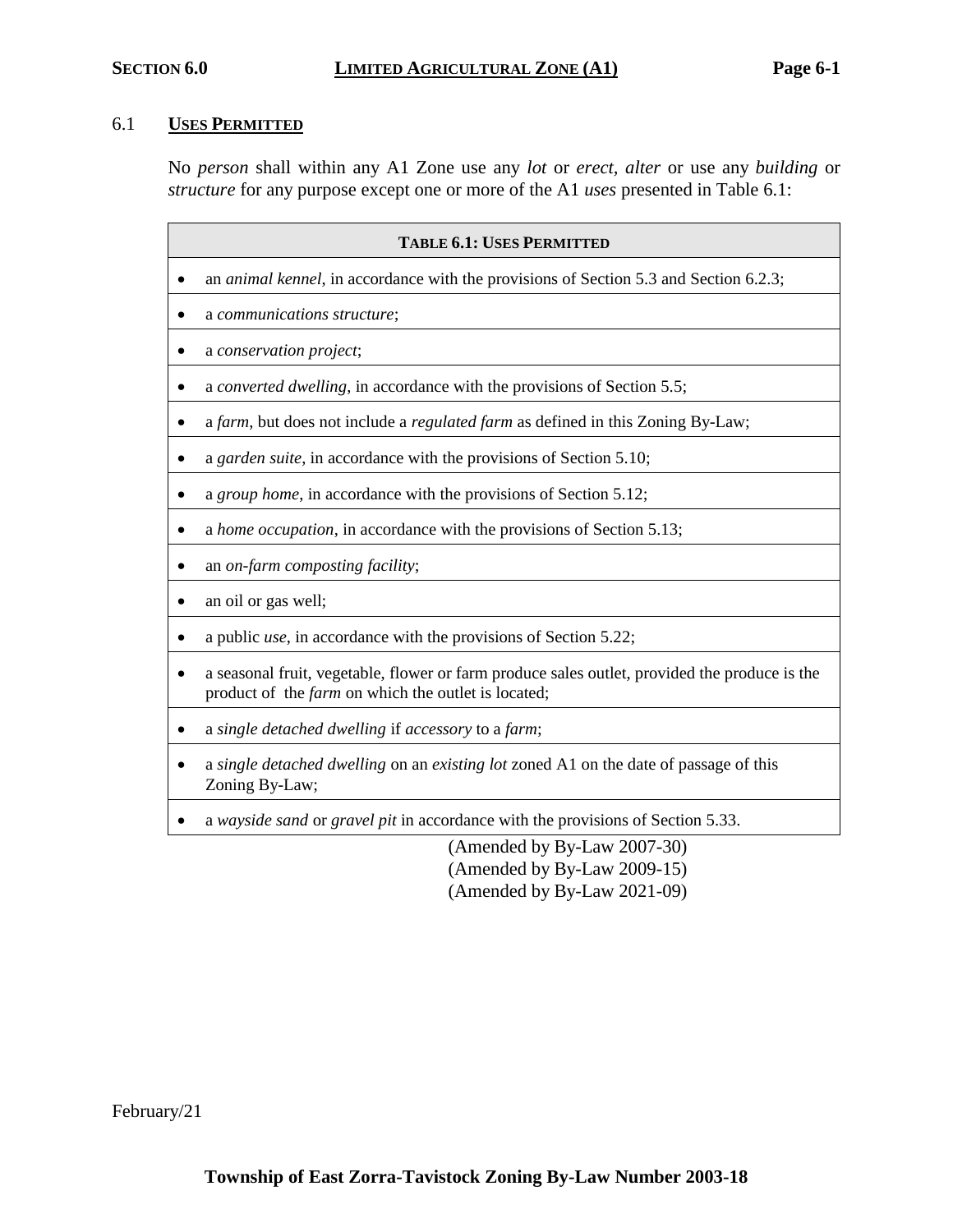### 6.2 **ZONE PROVISIONS**

No *person* shall within any A1 Zone use any *lot* or *erect, alter* or use any *building* or *structure* except in accordance with the following provisions presented in Table 6.2:

| <b>TABLE 6.2: ZONE PROVISIONS</b>                                           |                                                                                                                                                                                                                           |                                                 |                                              |  |  |
|-----------------------------------------------------------------------------|---------------------------------------------------------------------------------------------------------------------------------------------------------------------------------------------------------------------------|-------------------------------------------------|----------------------------------------------|--|--|
| <b>Zone Provision</b>                                                       | <b>Livestock Barns &amp; Manure</b><br><b>Storage Buildings &amp; Structures</b>                                                                                                                                          | <b>Sales Outlets for</b><br><b>Farm Produce</b> | <b>All Other Buildings</b><br>and Structures |  |  |
| Lot Area, Minimum                                                           | Existing at the date of passing of this Zoning By-Law or created through a <i>boundary</i><br>adjustment.                                                                                                                 |                                                 |                                              |  |  |
| Lot Frontage, Minimum                                                       | Existing at the date of passing of this Zoning By-Law or created through a <i>boundary</i><br>adjustment.                                                                                                                 |                                                 |                                              |  |  |
| Front Yard, Minimum<br>Depth<br><b>Exterior Side Yard,</b><br>Minimum Width | Greater of $30 \text{ m}$ (98.4 ft) or such<br>minimum distance from the <i>front</i><br>or exterior side lot line as<br>determined through the application<br>of the Minimum Distance<br>Separation Formula II (MDS II). | 5 m (16.4 ft)                                   | 15 m $(49.2 \text{ ft})$                     |  |  |
| Rear Yard, Minimum<br>Depth<br><b>Interior Side Yard,</b><br>Minimum Width  | Greater of $10 \text{ m}$ (32.8 ft) or such<br>minimum distance separation from<br>the rear or interior side lot line as<br>determined through the application<br>of the MDS II.                                          | $7.5 \text{ m}$ (24.6 ft)                       |                                              |  |  |
| Setback, Minimum<br>Distance from the<br>Centreline of a County<br>Road.    | Greater of $45 \text{ m}$ (148 ft) or the<br>sum of $16 \text{ m}$ (52.5 ft) plus the<br>front yard, or exterior side yard<br>setback determined through the<br>application of the MDS II.                                | $21 \text{ m} (68.9 \text{ ft})$                | 31 m $(101.7 \text{ ft})$                    |  |  |
| <b>Height of Building,</b><br>Maximum                                       | 15 m (49.2 ft) or in accordance with the provisions of Section 5.32                                                                                                                                                       |                                                 |                                              |  |  |
| <b>Parking and Accessory</b><br>Buildings, Etc.                             | In accordance with the provisions of Section 5.<br>$1 \t11 \t R \t1$ $0.007 \t00$<br>$\lambda$                                                                                                                            |                                                 |                                              |  |  |

(Amended by By-Law 2007-30) (Amended by By-Law 2009-15) (Amended by By-Law 2021-09)

# 6.2.1 **MINIMUM DISTANCE SEPARATION REQUIREMENTS FOR LIVESTOCK BARNS AND STRUCTURES**

In addition to the minimum *yard* and *setback* requirements contained in Table 6.2 above, agricultural buildings and structures hereafter *erected, altered* and/or used for the housing of livestock shall meet the minimum distance separation requirements as determined through the application of the *Minimum Distance Separation Formula II (MDS II)*, in accordance with Section 2.7 of this Zoning By-Law.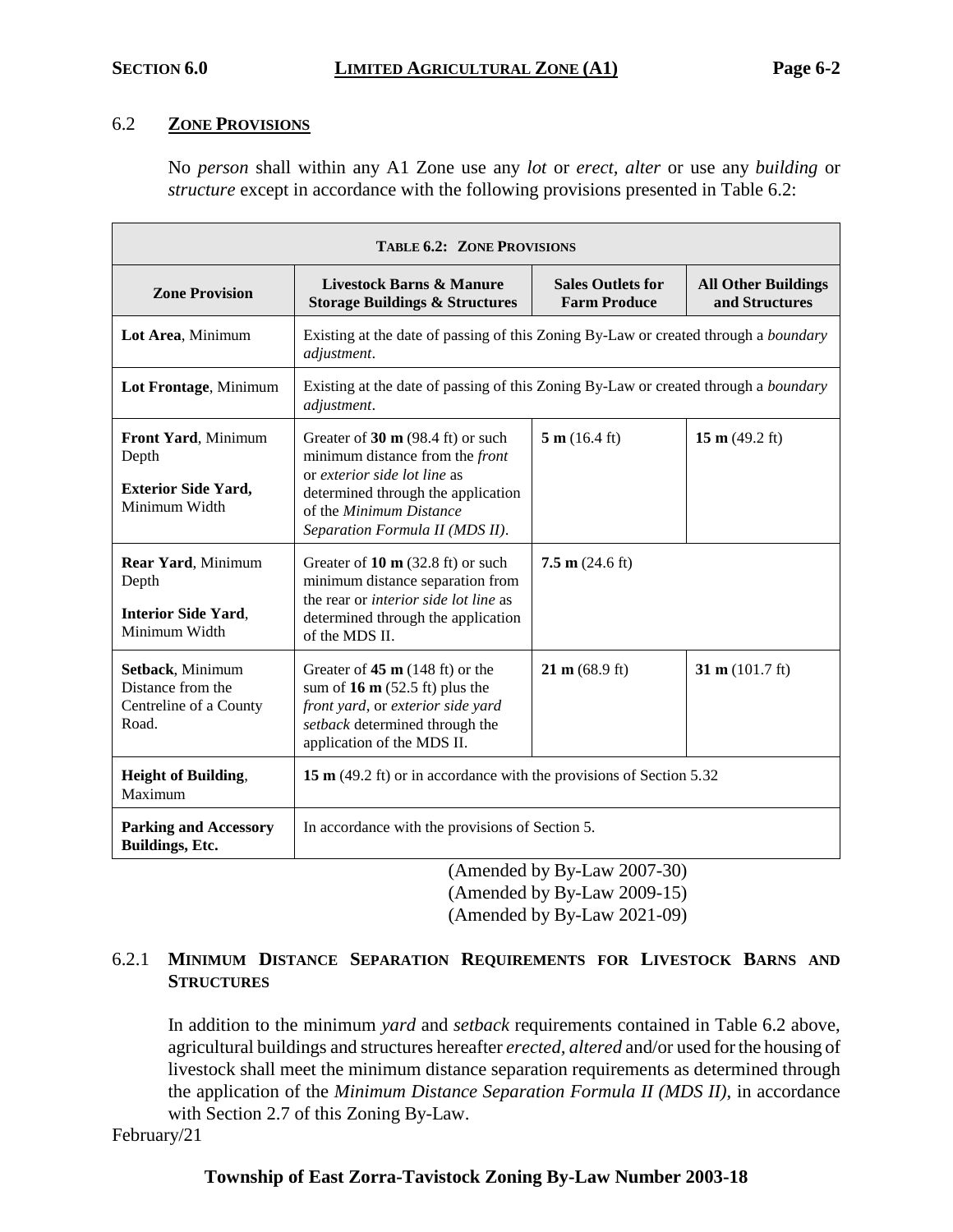#### 6.2.2 **MINIMUM DISTANCE SEPARATION REQUIREMENTS FOR MANURE STORAGE STRUCTURES**

In addition to the minimum *yard* and *setback* requirements contained in Table 6.2 above, manure storage structures *erected*, or *altered* shall meet the minimum distance separation requirements as determined through the application of the *Minimum Distance Separation Formula II (MDS II)*, in accordance with Section 2.7 of this Zoning By-Law.

#### 6.2.3 **LOCATION OF AN ANIMAL KENNEL**

Notwithstanding any provision of this Zoning By-Law to the contrary, no land shall be used and no *building* or *structure* or part thereof shall be used or *erected*, renovated or remodelled for use as an *animal kennel* closer than **90 m** (295.3 ft) to any *lot line*.

#### 6.2.4 **NUMBER OF ACCESSORY DWELLINGS AND GARDEN SUITES PER LOT**

| Single detached dwelling, Maximum   | 1, except that up to a maximum of 2<br>accessory single detached dwellings<br>may be located on a <i>farm</i> subject to<br>the approval of the Committee of<br>Adjustment. |
|-------------------------------------|-----------------------------------------------------------------------------------------------------------------------------------------------------------------------------|
| <i>Converted dwelling</i> , Maximum | 1, with a maximum of 2 <i>dwelling</i><br>units, in accordance with<br>the<br>provisions of Section 5.5.                                                                    |
| Garden suites, Maximum              | 1, in accordance with the provisions of<br>5.9.                                                                                                                             |

### 6.2.5 **MINIMUM GROSS FLOOR AREA FOR A SINGLE DETACHED DWELLING**

Minimum **93 m<sup>2</sup>**

 $(1,001 \text{ ft}^2)$ 

#### 6.2.6 **LOCATION OF NEW OR ENLARGED FARM DWELLINGS**

New *farm* dwelling, including temporary *dwellings*, shall be required to satisfy the minimum distance separation requirements as determined through the application of the *Minimum Distance Separation Formula I (MDS I)*, in accordance with Section 2.7 of this Zoning By-Law.

(Amended by By-Law 2009-15)

*Existing farm dwellings*, which are hereafter enlarged, shall be required to satisfy MDS I, in accordance with Section 2.7 of this Zoning By-Law, **or** not further reduce an *existing* insufficient *setback* relative to MDS I, whichever is the lesser.

Mar. 31/21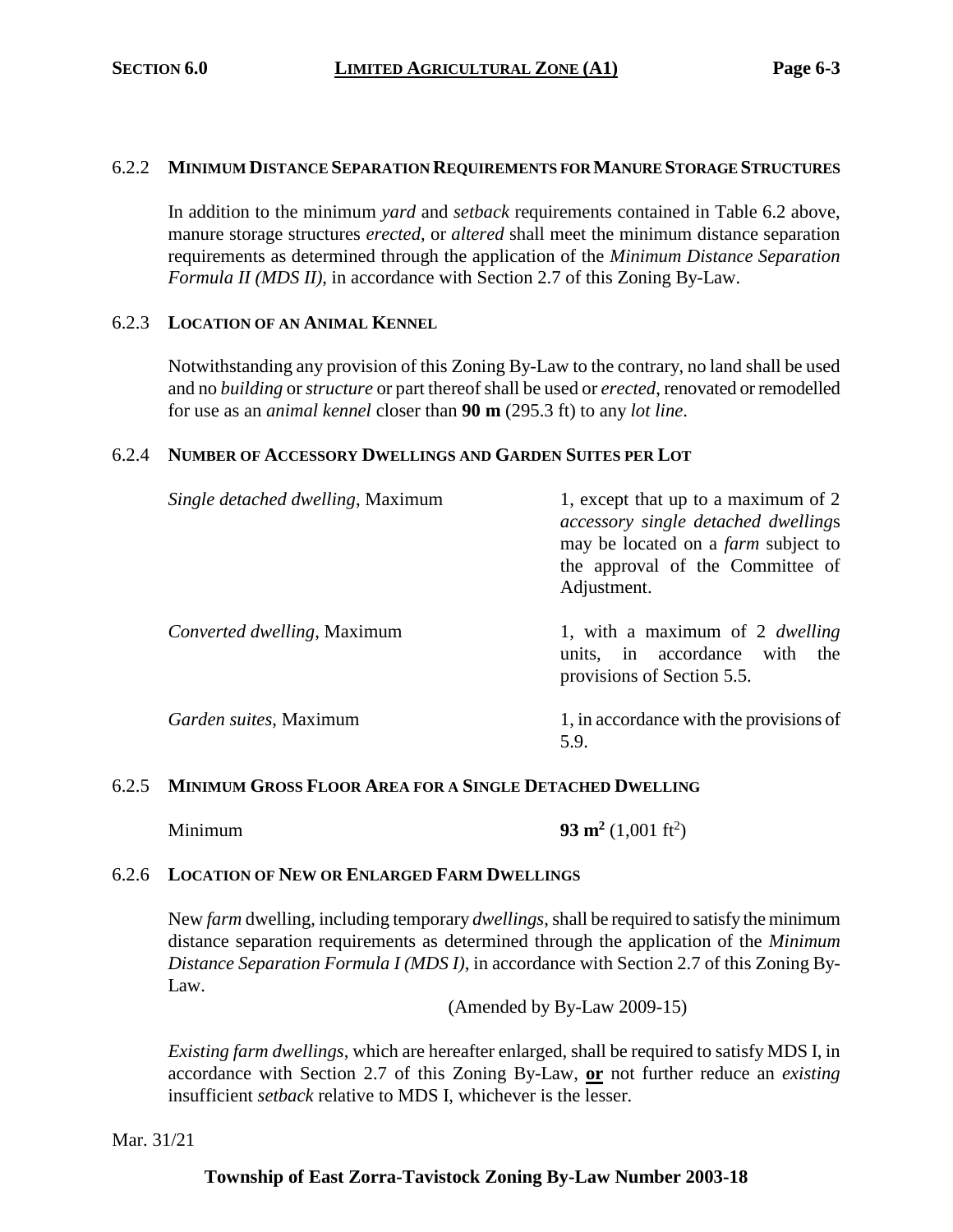#### 6.2.7 **REQUIREMENT FOR ON-FARM COMPOSTING FACILITIES**

The following additional provisions apply to on-farm composting facilities:

- 6.2.7.1 The facility will require a concrete floor with runoff containment, solid walls not less than **1.5 m** (4.9 ft) in *height* consisting of a closed wooden, metal, and/or concrete wall constructed of rot-proof materials and unpierced except for gates necessary for access, and a roof constructed with permanent all-weather materials;
- 6.2.7.2 In addition to the minimum *yard* and *setback* requirements contained in this Zoning By-Law, *on-farm composting facilities* erected or altered shall meet the Minimum Distance Separation requirements as determined through the application of the *Minimum Distance Separation Formula II (MDS II)*, or shall not further reduce an *existing* insufficient *setback*. For the purposes of calculation, an *on-farm composting facility* shall be considered a roofed or covered manure storage facility based on the capacity of the *existing* livestock or poultry housing on the *farm*;

(Amended by By-Law 2007-30)

- 6.2.7.3 The facility shall require engineered drawings submitted at the time of application for building permit;
- 6.2.7.4 The sizing and design of the facility shall be in accordance with best management practices and standards for type of animal published from time to time by the Ontario Ministry of Agriculture, Food and Rural Affairs.

(Amended by By-Law 2009-15)

#### 6.2.8 **REQUIREMENT FOR AN OIL OR GAS WELL**

No gas or oil well or drilling in connection therewith, or storage tank, or other *accessory use* in connection with the foregoing shall be located closer than **75 m** (246 ft) to any Residential Zone or any building in an adjacent *lot*.

#### 6.3 **SPECIAL PROVISIONS FOR A CONVERTED DWELLING (A1-C)**

In accordance with the provisions of 5.4, all A1-C zoned *lots* may contain a *converted dwelling*, or any *use* permitted in Section 6.1, in accordance with the provisions of Section

#### 6.4 **SPECIAL PROVISIONS FOR A GARDEN SUITE (A1-G)**

In accordance with the provisions of Section 5.10, all A1-G zoned *lots* may contain a *garden suite* or any *use* permitted in Section 6.1, in accordance with the provisions of Section 6.2. Upon expiry of the temporary use By-Law, the *garden suite* shall be removed unless an application is submitted for an extension of the *use* and approved by the *Corporation* pursuant to Section 39 of the Planning Act.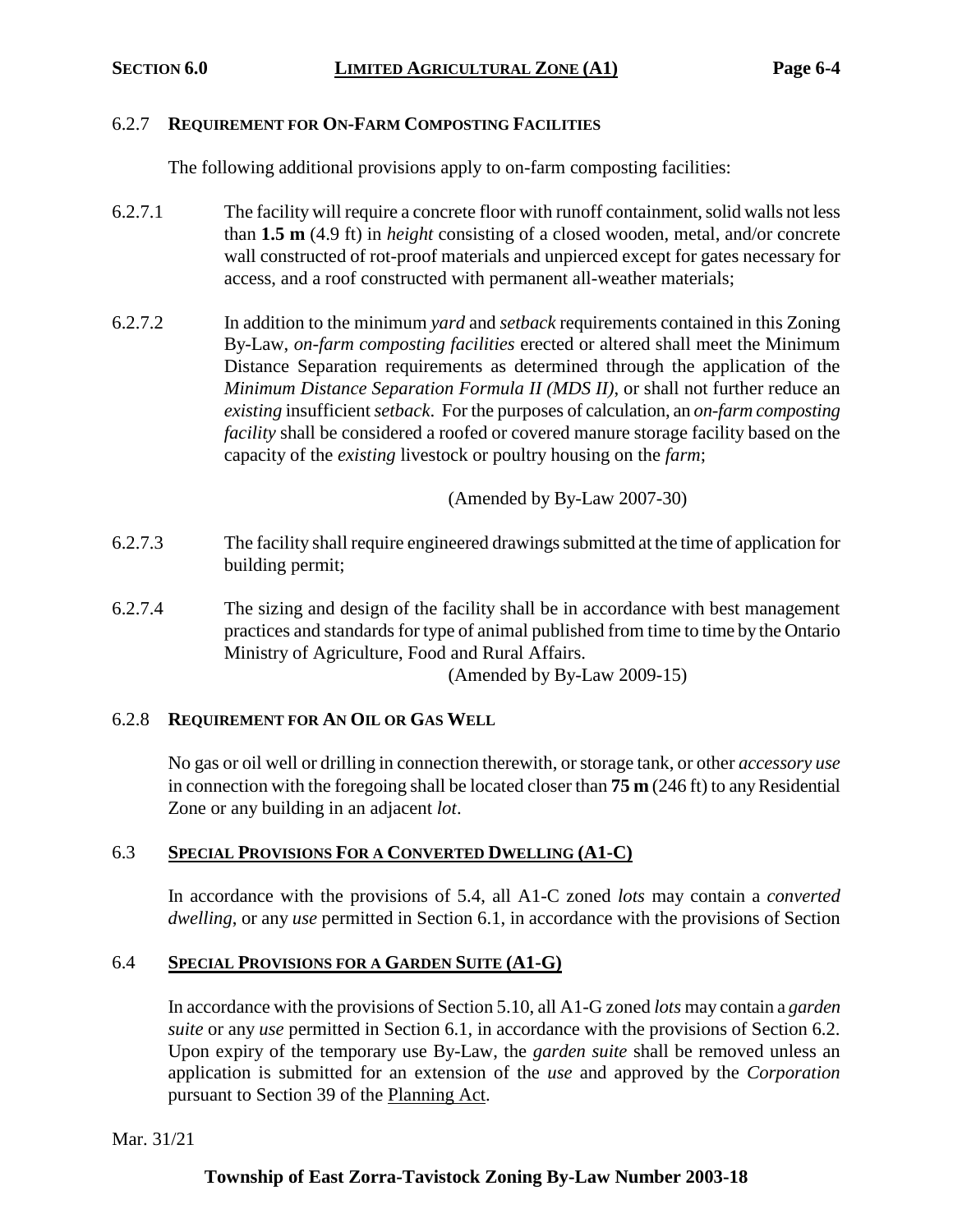#### 6.5 **SPECIAL PROVISIONS**

6.5.1 **Location: Part of Lot 34, Concession 14, (East Zorra), A1-1 (Key Map 9)**

(Amended by By-Law 2021-09)

6.5.1.1 Notwithstanding any provisions of this Zoning By-Law to the contrary, no *person* shall within any A1-1 Zone use any *lot*, or *erect, alter* or use any *building* or *structure* for any purpose except the following:

All *uses* permitted in Section 6.1 of the By-Law.

- 6.5.1.2 Notwithstanding any provision of this Zoning By-Law to the contrary, no *person* shall within any A1-1 Zone use any *lot*, or *erect, alter* or use any *building* or *structure* for any purpose except in accordance with the following provisions:
- 6.5.1.2.1 MAXIMUM NUMBER OF NUTRIENT UNITS PERMITTED

Maximum 67

(Amended by By-Law 2007-30)

- 6.5.1.2.2 That all the other provisions of the A1 Zone in Section 6.2 and all other relevant provisions contained in this Zoning By-Law shall continue to apply mutatis mutandis.
- 6.5.2 **Location: Part of Lot 8, Concession 11, (East Zorra), A1-2 (Key Map 42)** (Amended by By-Law 2021-09)
- 6.5.2.1 Notwithstanding any provisions of this Zoning By-Law to the contrary, no *person* shall within any A1-2 Zone use any *lot*, or *erect, alter* or use any *building* or *structure* for any purpose except the following:

All *uses* permitted in Section 6.1 of the By-Law; and a retail outlet for the selling of seed if *accessory* to a *single detached dwelling*.

- 6.5.2.2 That all the other provisions of the A1 Zone in Section 6.2 and all other relevant provisions contained in this Zoning By-Law shall continue to apply mutatis mutandis.
- 6.5.3 **Location: Part of Lot 9, Concession 17, (East Zorra), A1-3 (Key Map 46)**  (Amended by By-Law 2021-09)
- 6.5.3.1 Notwithstanding any provisions of this Zoning By-Law to the contrary, no *person* shall within any A1-3 Zone use any *lot*, or *erect, alter* or use any *building* or *structure* for any purpose except the following:

A *farm*, excluding any buildings or structures; a public *use* in accordance with the provisions of Section 5.20; a communication structure; and a seasonal fruit, vegetable, flower or *farm* produce sales outlet, provided the produce is the product of the *farm* on which the outlet is located.

(Amended by By-Law 2007-30)

February/21

# **Township of East Zorra-Tavistock Zoning By-Law Number 2003-18**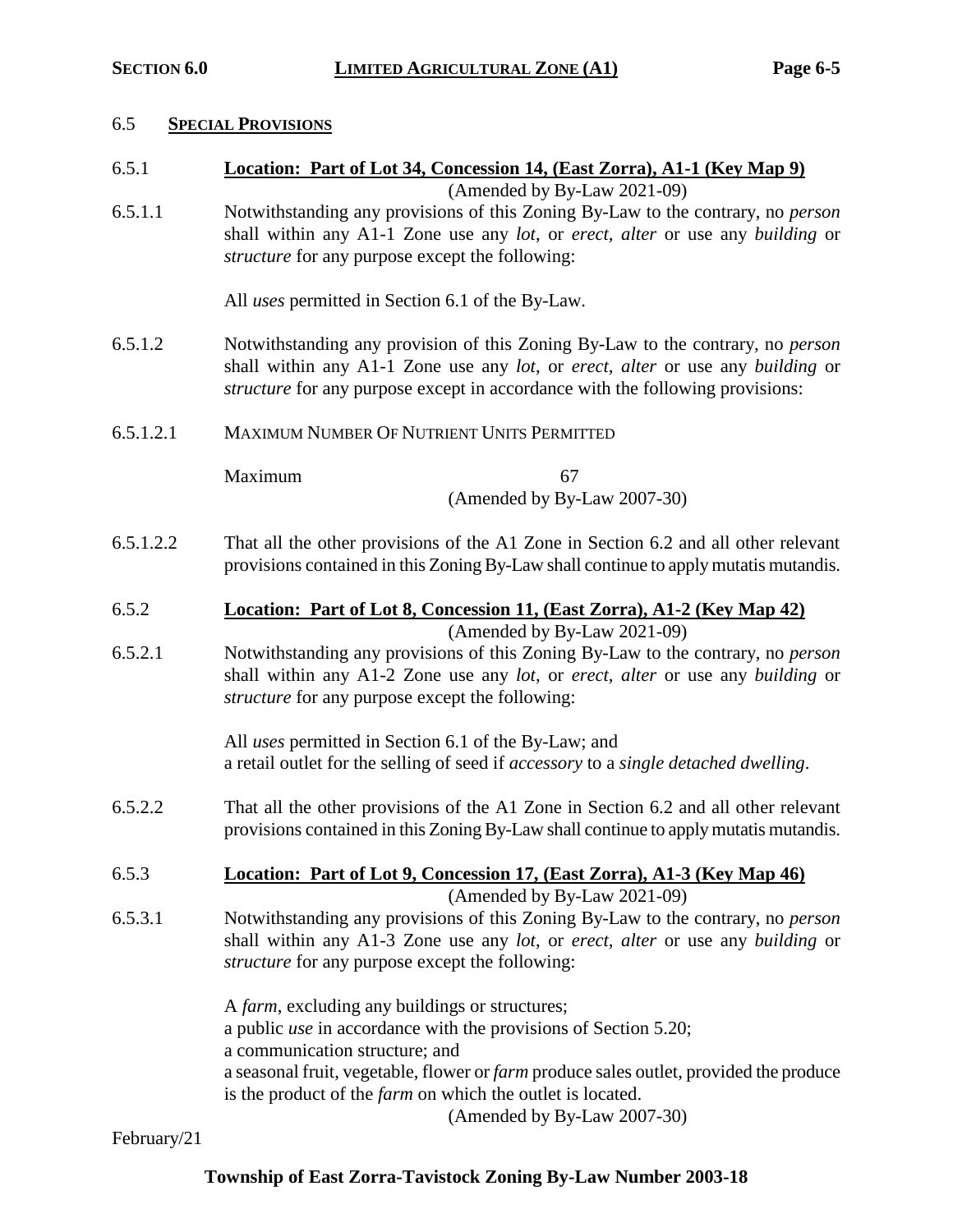- 6.5.3.2 Notwithstanding any provisions of this Zoning By-Law the contrary, no *person* shall within any 'A1-3' Zone use any *lot*, or *erect, alter* or use any *building* or *structure* except in accordance with the following provisions:
- 6.5.3.2.1 LOT AREA

**Minimum 4.97 ha** (12.3 ac)

6.5.3.2.2 That all the other provisions of the A1 Zone in Section 6.2 and all other relevant provisions contained in this Zoning By-Law shall continue to apply mutatis mutandis. (Amended by By-Law 2005-20)

#### 6.5.4 **Location: Part of Lot 3, Concession 10, (East Zorra), A1-4 (Key Map 51)** (Amended by By-Law 2021-09)

6.5.4.1 Notwithstanding any provisions of this Zoning By-Law to the contrary, no *person* shall within any A1-4 Zone use any *lot*, or *erect, alter* or use any *building* or *structure* for any purpose except the following:

> a *single detached dwelling*; a *farm*,; a public *use*, in accordance with the provisions of Section 5.20. (Amended by By-Law 2007-30)

- 6.5.4.2 Notwithstanding any provision of this Zoning By-Law to the contrary, no *person* shall within any A1-4 Zone use any *lot*, or *erect, alter* or use any *building* or *structure* for any purpose except in accordance with the following provisions:
- 6.5.4.2.1 LOT AREA

Minimum **2.8 ha** (6.9 ac)

6.5.4.2.2 That all the other provisions of the A1 Zone in Section 6.2 and all other relevant provisions contained in this Zoning By-Law shall continue to apply mutatis mutandis.

# 6.5.5 **Location: Part of Lot 5, Concession 13, (East Zorra), A1-5**

(Amended by By-Law 2021-09)

6.5.5.1 Notwithstanding any provisions of this Zoning By-Law to the contrary, no *person* shall within any A1-5 Zone use any *lot*, or *erect, alter* or use any *building* or *structure* for any purpose except the following:

All *uses* permitted in Section 6.1 of the By-Law.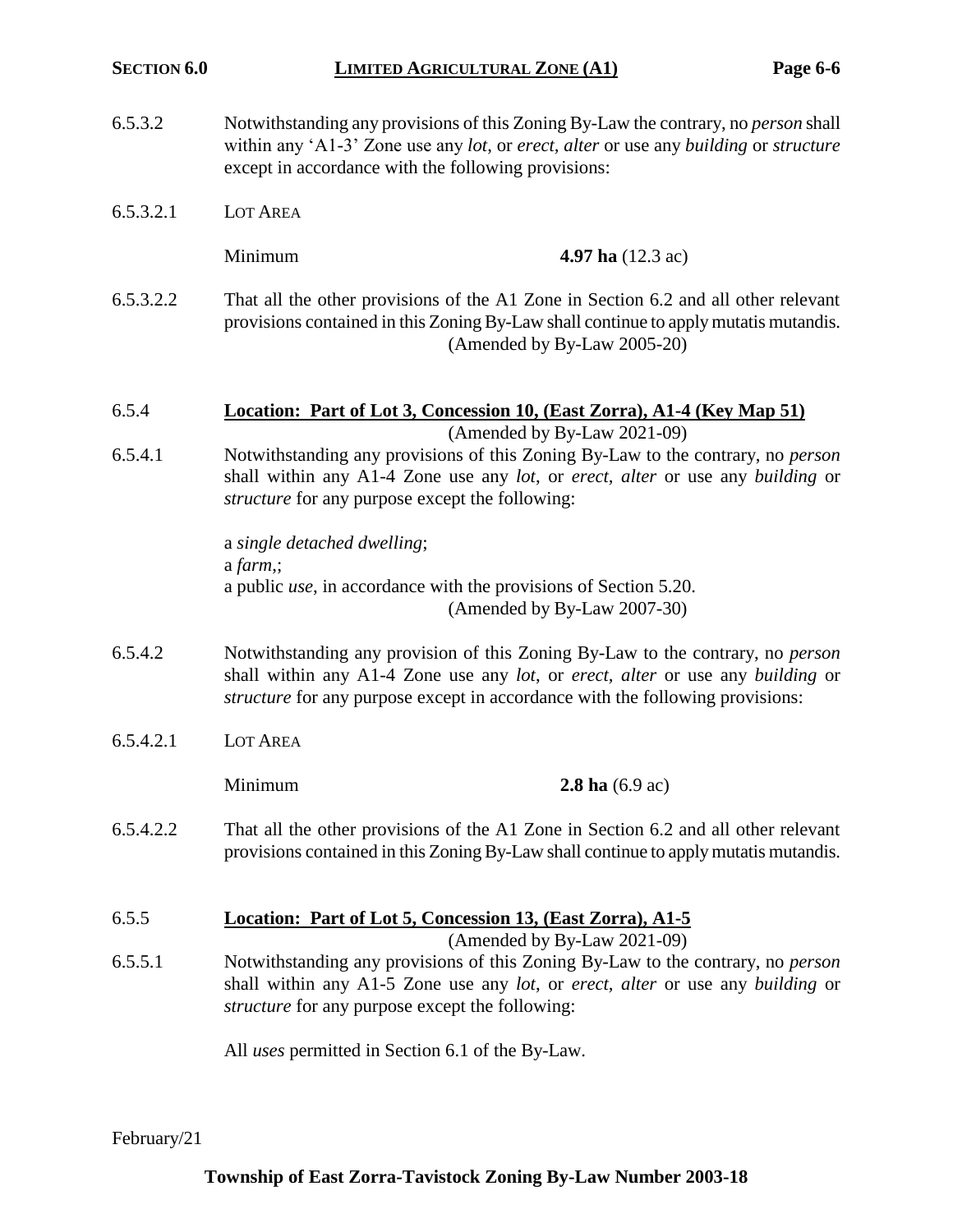| 6.5.5.2 | Notwithstanding any provision of this Zoning By-Law to the contrary, no <i>person</i>                        |
|---------|--------------------------------------------------------------------------------------------------------------|
|         | shall within any A1-5 Zone use any <i>lot</i> , or <i>erect</i> , <i>alter</i> or use any <i>building</i> or |
|         | <i>structure</i> for any purpose except in accordance with the following provisions:                         |

6.5.5.2.1 MAXIMUM NUMBER OF NUTRIENT UNITS PERMITTED

Maximum 4

(Amended by By-Law 2007-30)

- 6.5.5.2.2 That all the other provisions of the A1 Zone in Section 6.2 and all other relevant provisions contained in this Zoning By-Law shall continue to apply mutatis mutandis.
- 6.5.6 **Location: Part of Lot 20, Concession 9, (East Zorra), A1-6 (Key Map 25)** (Amended by By-Law 2021-09)
- 6.5.6.1 Notwithstanding any provisions of this Zoning By-Law to the contrary, no *person* shall within any A1-6 Zone use any *lot*, or *erect, alter* or use any *building* or *structure* for any purpose except the following:

All *uses* permitted in Section 6.1 of the By-Law.

- 6.5.6.2 Notwithstanding any provision of this Zoning By-Law to the contrary, no *person* shall within any A1-6 Zone use any *lot*, or *erect, alter* or use any *building* or *structure* for any purpose except in accordance with the following provisions:
- 6.5.6.2.1 MAXIMUM NUMBER OF NUTRIENT UNITS PERMITTED

Maximum 35 (Amended by By-Law 2007-30)

- 6.5.6.2.2 That all the other provisions of the A1 Zone in Section 6.2 and all other relevant provisions contained in this Zoning By-Law shall continue to apply mutatis mutandis.
- 6.5.7 **Location: Part of Lot 21, Concession 16, (East Zorra), A1-7 (Key Map 23)**

(Amended by By-Law 2021-09) 6.5.7.1 Notwithstanding any provisions of this Zoning By-Law to the contrary, no *person* shall within any A1-7 Zone use any *lot*, or *erect, alter* or use any *building* or *structure* for any purpose except the following:

All *uses* permitted in Section 6.1 of the By-Law.

6.5.7.2 Notwithstanding any provision of this Zoning By-Law to the contrary, no *person* shall within any A1-7 Zone use any *lot*, or *erect, alter* or use any *building* or *structure* for any purpose except in accordance with the following provisions: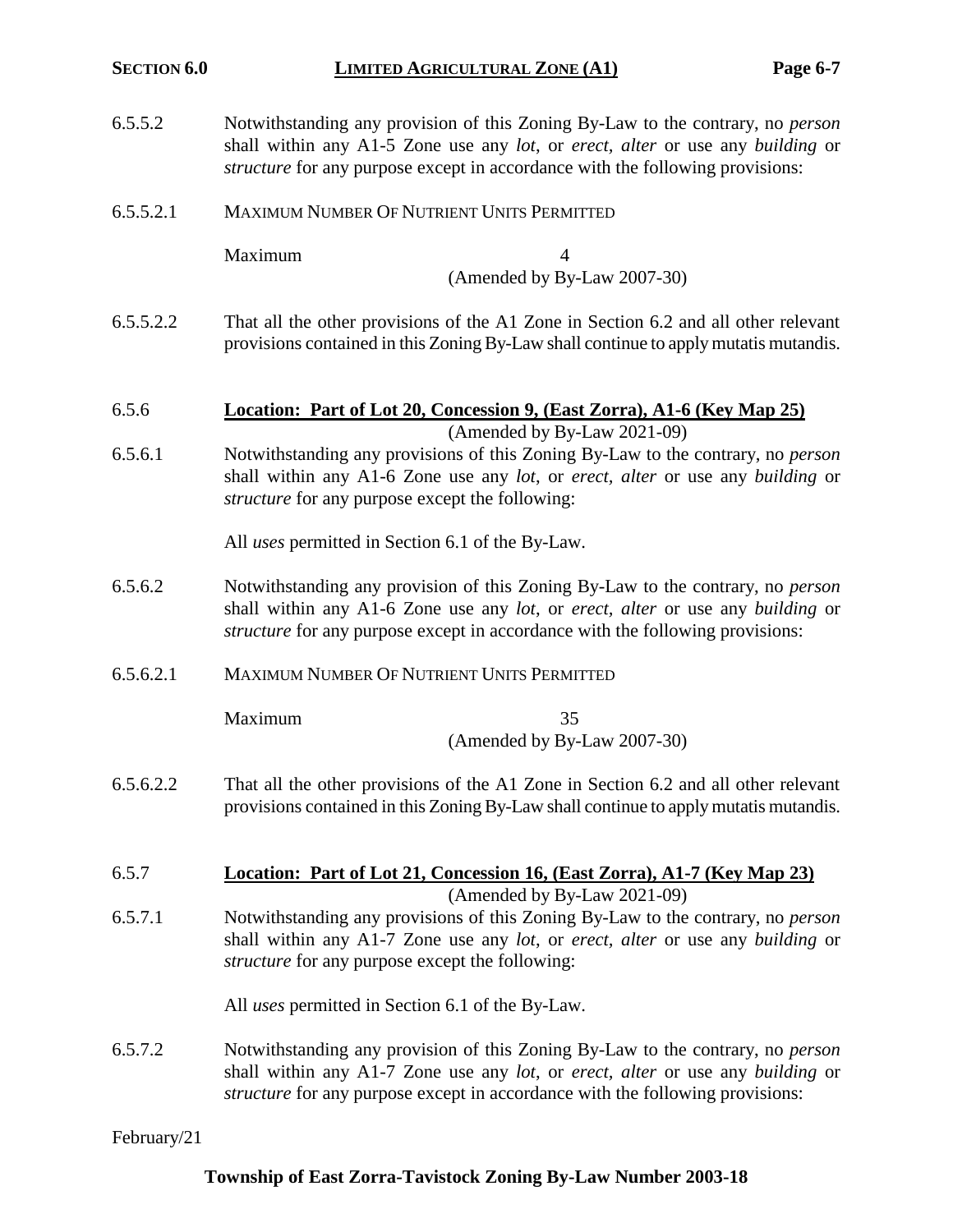| 6.5.7.2.1   | <b>SPECIAL PROVISIONS FOR HOME OCCUPATION</b>                                                                                                                                                                                                                     |  |  |
|-------------|-------------------------------------------------------------------------------------------------------------------------------------------------------------------------------------------------------------------------------------------------------------------|--|--|
| 6.5.7.2.1.1 | A home occupation restricted to a machine shop/tool and die shop shall be permitted<br>within an existing accessory building.                                                                                                                                     |  |  |
| 6.5.7.2.1.2 | The area of the <i>home occupation</i> permitted in the <i>accessory</i> building shall not be<br>greater than $223 \text{ m}^2$ (2400.4 ft <sup>2</sup> ) of gross floor area.                                                                                   |  |  |
| 6.5.7.2.1.3 | A maximum of one <i>person</i> , other than a family member residing on the <i>lot</i> , may be<br>employed by the <i>home occupation</i> .                                                                                                                       |  |  |
| 6.5.7.2.2   | That all the other provisions of the A1 Zone in Section 6.2 and all other relevant<br>provisions contained in this Zoning By-Law shall continue to apply mutatis mutandis.<br>(Added by By-Law 2003-54)                                                           |  |  |
| 6.5.8       | Location: Part of Lot 1, Concession 10, (East Zorra), A1-8 (Key Map 51)                                                                                                                                                                                           |  |  |
| 6.5.8.1     | (Amended by By-Law 2021-09)<br>Notwithstanding any provisions of this Zoning By-Law to the contrary, no <i>person</i><br>shall within any A1-8 Zone use any lot, or erect, alter or use any building or<br><i>structure</i> for any purpose except the following: |  |  |
|             | All <i>uses</i> permitted in Section 6.1 of the By-Law.                                                                                                                                                                                                           |  |  |
| 6.5.8.2     | Notwithstanding any provisions of this Zoning By-Law to the contrary, no <i>person</i><br>shall within any A1-8 Zone use any lot, or erect, alter or use any building or<br><i>structure</i> except in accordance with the following provisions:                  |  |  |
| 6.5.8.2.1   | <b>MAXIMUM NUMBER OF NUTRIENT UNITS PERMITTED</b>                                                                                                                                                                                                                 |  |  |
|             | Maximum<br>28<br>(Amended by By-Law 2007-30)                                                                                                                                                                                                                      |  |  |
| 6.5.8.2.2   | That all the other provisions of the A1 Zone in Section 6.2 and all other relevant<br>provisions contained in this Zoning By-Law shall continue to apply mutatis mutandis.<br>(Added by By-Law 2003-54)                                                           |  |  |
| 6.5.9       | Location: Part of Lots 35 and 36, Concession 11, (East Zorra), A1-9<br>(Amended by By-Law 2021-09)<br>(Key Map 2)                                                                                                                                                 |  |  |
| 6.5.9.1     | Notwithstanding any provisions of this Zoning By-Law to the contrary, no <i>person</i><br>shall within any 'A1-9' Zone use any lot, or erect, alter or use any building or<br><i>structure</i> for any purpose except the following:                              |  |  |
|             | all uses permitted in Section 6.1 of this Zoning By-Law;                                                                                                                                                                                                          |  |  |

February/21

**Township of East Zorra-Tavistock Zoning By-Law Number 2003-18**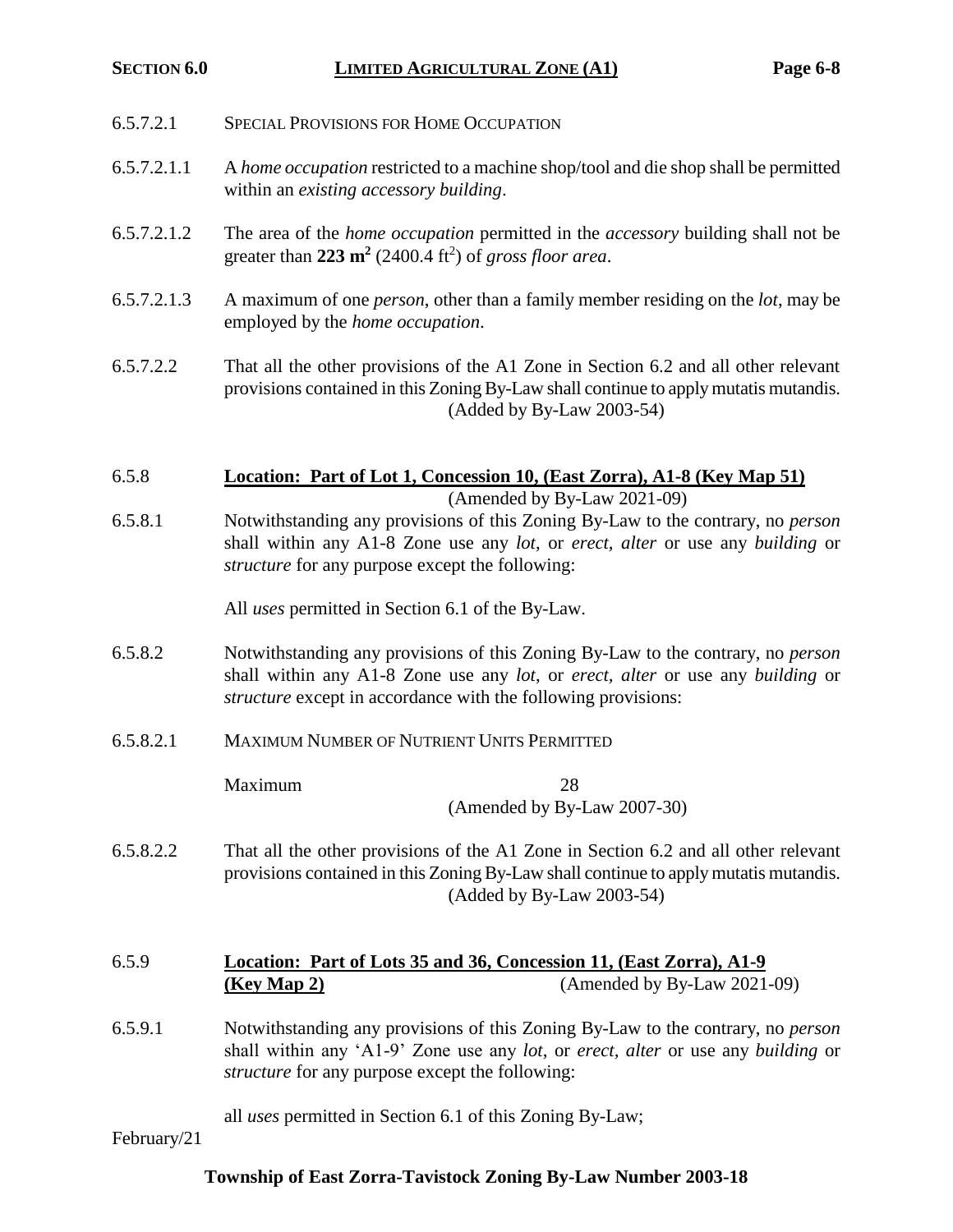- 6.5.9.2 Notwithstanding any provisions of this Zoning By-Law to the contrary, no *person* shall within any A1-9 Zone, use any *lot*, or *erect, alter* or use any *building* or *structure* for any purpose except in accordance with the following provisions
- 6.5.9.2.1 LOT AREA

Minimum **10.5 ha** (26 acres) (Added by By-Law 2004-39)

6.5.9.2.2 LOT FRONTAGE

Minimum **717 m** (2,353 ft)

6.5.9.2.3 That all the other provisions of the 'A1' Zone in Section 6.2 to this Zoning By-Law, as amended, shall apply, and further that all other provisions of this Zoning By-Law, as amended, that are consistent with the provisions herein contained shall continue to apply mutatis mutandis.

(Added by By-Law 2004-39)

6.5.10 **Location: Part of Lot 10, Concession 17, (East Zorra), A1-10 (Key Map 46)**

(Amended by By-Law 2021-09)

6.5.10.1 Notwithstanding any provisions of this Zoning By-Law to the contrary, no *person* shall within any 'A1-10' Zone use any *lot*, or *erect, alter* or use any *building* or *structure* for any purpose except the following:

all *uses* permitted in Section 6.1 of this Zoning By-Law;

- 6.5.10.2 Notwithstanding any provisions of this Zoning By-Law to the contrary, no *person* shall within any A1-10 Zone, use any *lot*, or *erect, alter* or use any *building* or *structure* for any purpose except in accordance with the following provisions:
- 6.5.10.2.1 LOT AREA

**Minimum 1.7 ha** (4.3 ac)

6.5.10.2.2 LOT FRONTAGE

**Minimum 59.63 m** (195.6 ft) at street line

6.5.10.2.3 That all the other provisions of the 'A1' Zone in Section 6.2 to this Zoning By-Law, as amended, shall apply, and further that all other provisions of this Zoning By-Law, as amended, that are consistent with the provisions herein contained shall continue to apply mutatis mutandis.

(Added by By-Law 2005-41)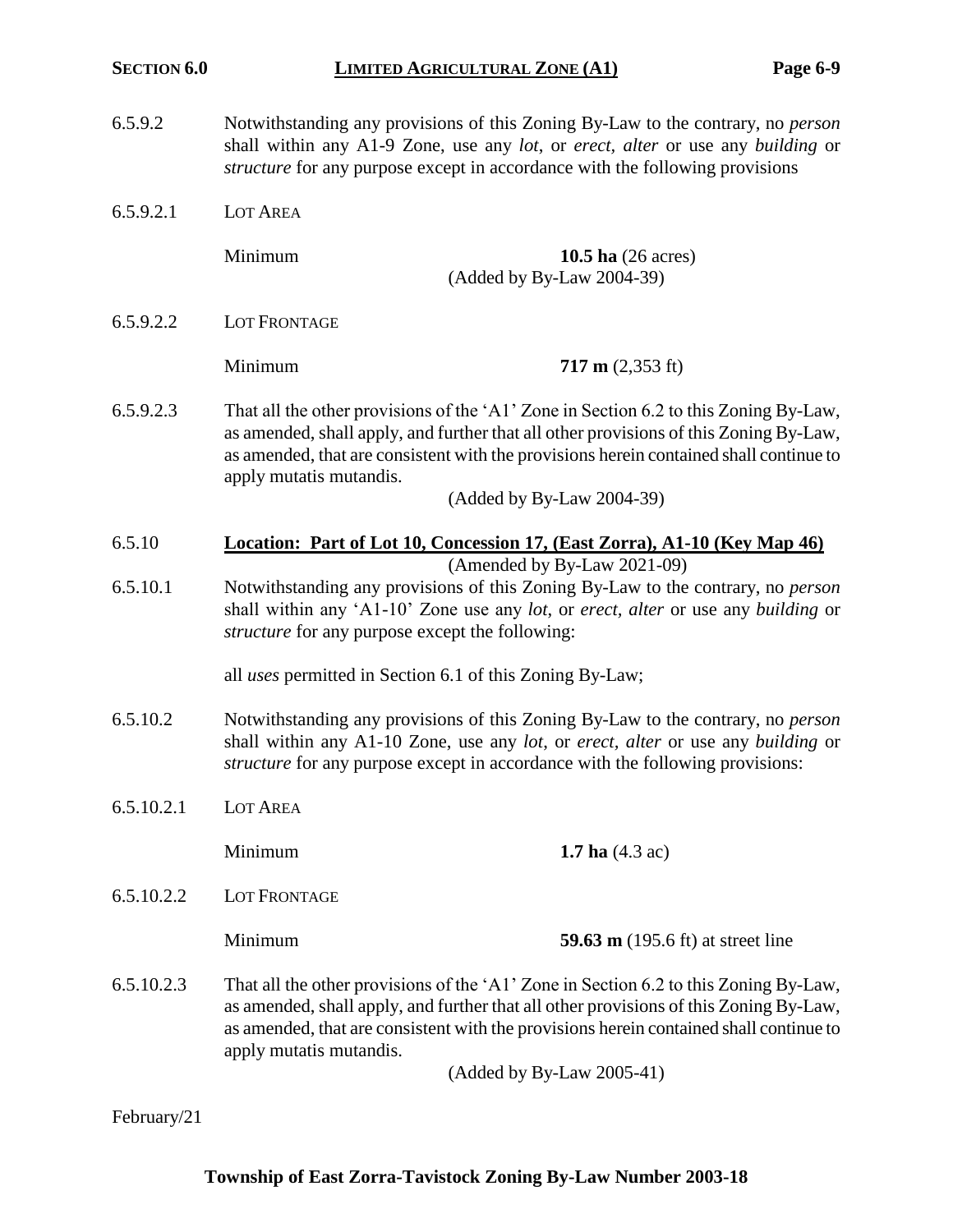| 6.5.11                                                   | Location: Part Lot 10, Concession 15 (East Zorra), A1-11 (Key Map 45)<br>(Amended by By-Law 2021-09)                                                                                                                                                                                                                    |                                   |  |
|----------------------------------------------------------|-------------------------------------------------------------------------------------------------------------------------------------------------------------------------------------------------------------------------------------------------------------------------------------------------------------------------|-----------------------------------|--|
| 6.5.11.1                                                 | Notwithstanding any provisions of this Zoning By-Law to the contrary, no <i>person</i><br>shall within any A1-11 Zone use any lot, or erect, alter or use any building or<br><i>structure</i> for any purpose except the following:                                                                                     |                                   |  |
|                                                          | all <i>uses</i> permitted in Section 6.1 to this Zoning By-Law; and<br>an on-farm solar energy generating system.                                                                                                                                                                                                       |                                   |  |
| 6.5.11.2                                                 | Notwithstanding any provision of this Zoning By-Law to the contrary, no person<br>shall within any A1-11 Zone use any lot, or erect, alter or use any building or<br><i>structure</i> except in accordance with the following provisions:                                                                               |                                   |  |
| 6.5.11.2.1                                               | SPECIAL PROVISIONS FOR AN ON-FARM SOLAR ENERGY GENERATING SYSTEM:                                                                                                                                                                                                                                                       |                                   |  |
| 6.5.11.2.1.1                                             | Maximum area                                                                                                                                                                                                                                                                                                            | <b>1.0 ha</b> $(2.47 \text{ ac})$ |  |
| 6.5.11.2.1.2                                             | Minimum <i>interior side yard setback</i> to<br>the centre of the base of solar panels:                                                                                                                                                                                                                                 | 10.0 m $(32.8 \text{ ft})$        |  |
| 6.5.11.2.1.3                                             | Minimum exterior side yard setback to<br>the centre of the base of solar panels:                                                                                                                                                                                                                                        | $250.0 \text{ m}$ (820.2 ft)      |  |
| 6.5.11.2.1.4                                             | Minimum front yard setback to the<br>centre of the base of solar panels:                                                                                                                                                                                                                                                | 90.0 m $(295.2 \text{ ft})$       |  |
| 6.5.11.2.1.5                                             | Maximum <i>height</i> of solar panels, from<br>grade to highest point of solar panel<br>at any angle:                                                                                                                                                                                                                   | $7.0 \text{ m}$ (22.9 ft)         |  |
| 6.5.11.2.1.6                                             | That all the provisions of the A1 Zone in Section 6.5 to this Zoning By-Law, as<br>amended, shall apply, and further that all other provisions of this Zoning By-Law, as<br>amended, that are consistent with the provisions herein contained shall continue to<br>apply mutatis mutandis.<br>(Added by By-Law 2008-18) |                                   |  |
|                                                          |                                                                                                                                                                                                                                                                                                                         |                                   |  |
| 6.5.12                                                   | <b>Location: Part Lot 5, Concession 10 (East Zorra), A1-12 (Key Map 51)</b><br>(Amended by By-Law 2021-09)                                                                                                                                                                                                              |                                   |  |
| 6.5.12.1                                                 | Notwithstanding any provisions of this Zoning By-Law to the contrary, no <i>person</i><br>shall within any A1-12 Zone use any lot, or erect, alter or use any building or<br>structure for any purpose except the following:                                                                                            |                                   |  |
| all uses permitted in Section 6.1 to this Zoning By-Law. |                                                                                                                                                                                                                                                                                                                         |                                   |  |

(Added by By-Law 2010-32)